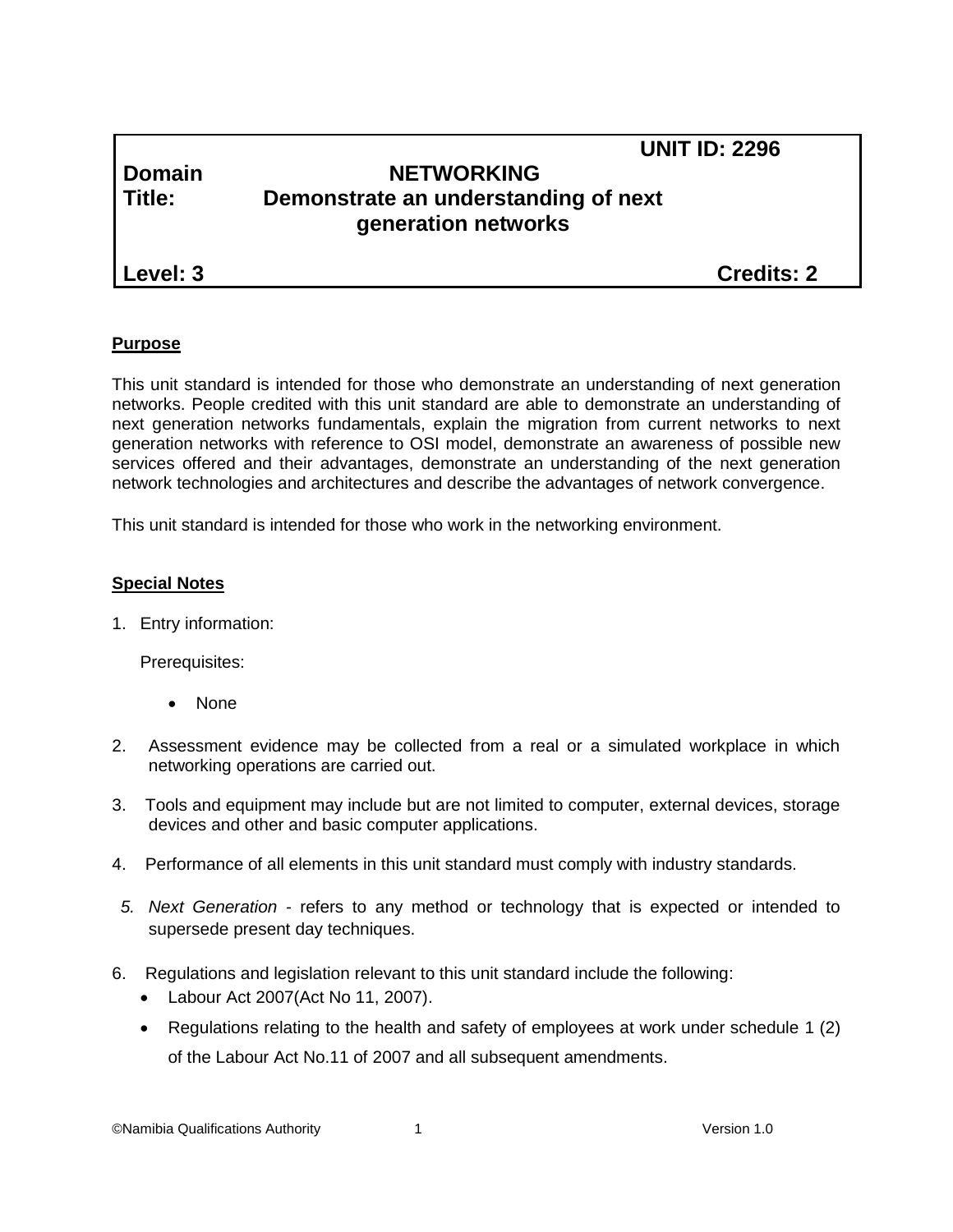# **Quality Assurance Requirements**

This unit standard and others within this sub-field may be awarded by institutions which meet the accreditation requirements set by the Namibia Qualifications Authority and the Namibia Training Authority and which comply with the national assessment and moderation requirements. Details of specific accreditation requirements and the national assessment arrangements are available from the Namibia Qualifications Authority o[n www.namqa.org a](http://www.namqa.org/)nd the Namibia Training Authority on [www.nta.com.na](http://www.nta.com.na/)

# **Elements and Performance Criteria**

## **Element 1: Demonstrate an understanding of Next Generation Networks fundamentals**

## **Range**

Technological advancements may include but not limited to Internet Protocol and multiprotocol label switching.

#### **Performance Criteria**

- 1.1 Next generation networks are explained.
- 1.2 Features of next generation networks are specified.
- 1.3 Benefits of implementing next generation networks technology are outlined.
- 1.4 Technological advancements which enable the next generation network are explained.

## **Element 2: Explain the migration from current networks to Next Generation Networks with reference to OSI model**

#### **Performance Criteria**

- 2.1 Basic theory of layer 1 and 3 is explained in terms of OSI model.
- 2.2 OSI model layer 1 is explained in terms of current networks.
- 2.3 OSI model layer 3 is explained in terms of converged networks.